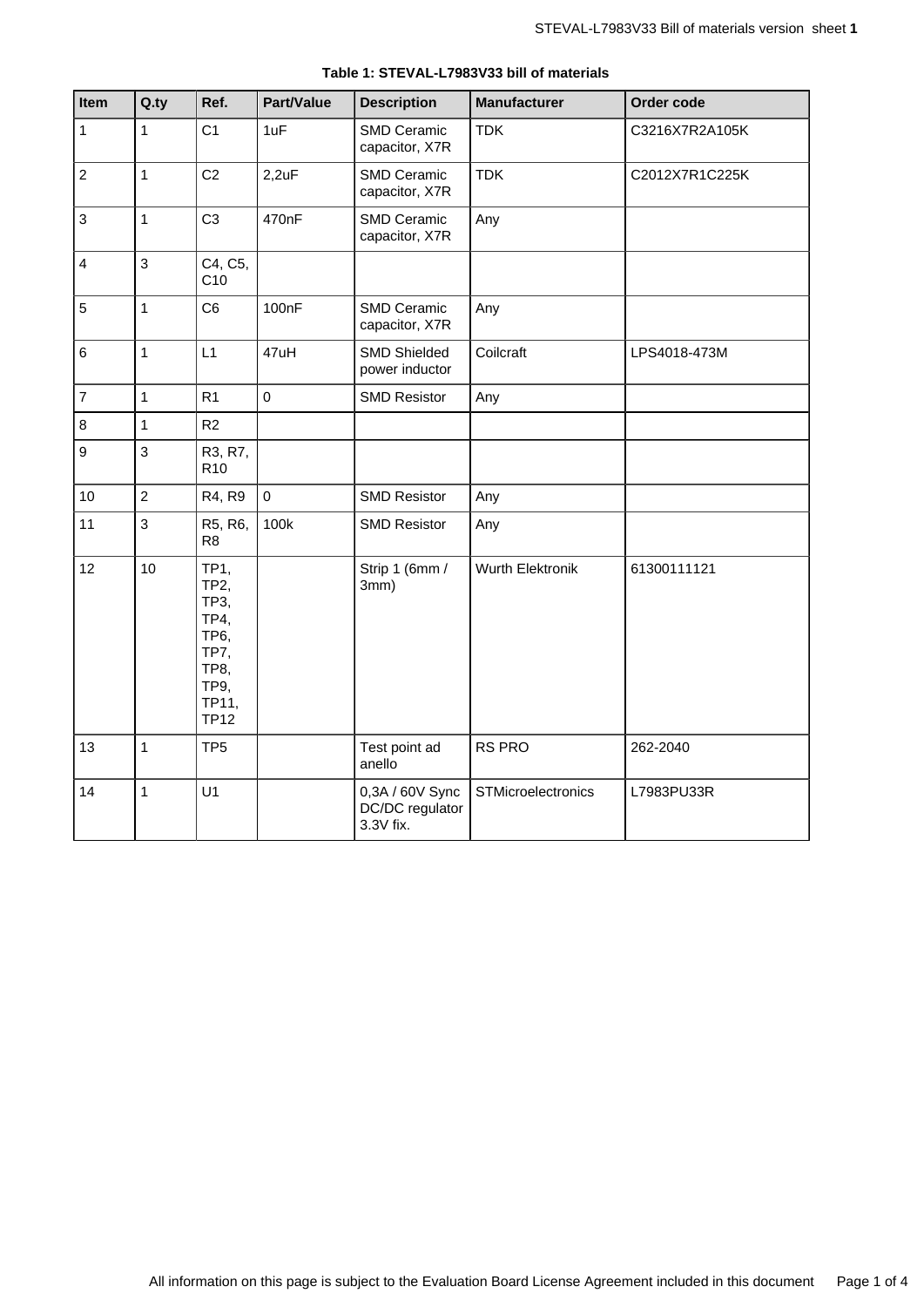# **STMicroelectronics**

# **EVALUATION BOARD LICENSE AGREEMENT**

By using this evaluation board or kit (together with all related software, firmware, components, and documentation provided by ST, "Evaluation Board"), You ("You") are agreeing to be bound by the terms and conditions of this Evaluation Board License Agreement ("Agreement"). Do not use the Evaluation Board until You have read and agreed to this Agreement. Your use of the Evaluation Board constitutes Your acceptance of this Agreement.

# **LICENSE**

STMicroelectronics ("ST") grants You the right to use the enclosed Evaluation Board offering limited features only to evaluate and test ST products solely for Your evaluation and testing purposes in a research and development setting. The Evaluation Board shall not be, in any case, directly or indirectly assembled as a part in any production of Yours as it is solely developed to serve evaluation purposes and has no direct function and is not a finished product. If software and/or firmware is accompanied by a separate end user license agreement ("EULA"), then such software and/or firmware shall be governed by such EULA.

# **EVALUATION BOARD STATUS**

The Evaluation Board offers limited features allowing You only to evaluate and test the ST products. The Evaluation Board is not intended for consumer or household use. You are not authorized to use the Evaluation Board in any production system, and it may not be offered for sale or lease, or sold, leased or otherwise distributed for commercial purposes. If the Evaluation Board is incorporated in an evaluation system, the evaluation system may be used by You solely for Your evaluation and testing purposes. Such evaluation system may not be offered for sale or lease or sold, leased or otherwise distributed for commercial purposes and must be accompanied by a conspicuous notice as follows: "This device is not, and may not be, offered for sale or lease, or sold or leased or otherwise distributed for commercial purposes".

# **OWNERSHIP AND COPYRIGHT**

Title to the Evaluation Board remains with ST and/or its licensors. You may not remove any copyright or other proprietary rights notices without prior written authorization from ST. You may make one copy of the software and/or firmware of the Evaluation Board for back up or archival purposes provided that You reproduce and apply to such copy any copyright or other proprietary rights notices included on or embedded in the software and/or firmware. You agree to prevent any unauthorized copying in whole or in part of the Evaluation Board.

# **RESTRICTIONS AND WARNINGS**

Before You handle or use the Evaluation Board, You must carefully review any related documentation provided by ST. Such documentation may contain important warnings. You shall comply with all such warnings and other instructions and employ reasonable safety precautions in using the Evaluation Board. Failure to do so may result in death, personal injury, or property damage. If You have any questions regarding the safe usage of the Evaluation Board, You should contact ST for guidance. You may not sell, assign, sublicense, lease, rent or otherwise distribute the Evaluation Board for commercial purposes, in whole or in part, or use Evaluation Board in a production system, with the exception that if You are an authorized ST distributor, You may resell the Evaluation Board in compliance with the applicable terms and conditions. Except as provided in this Agreement or as explicitly permitted in the documentation of the Evaluation Board, You may not reproduce the Evaluation Board or modify, reverse engineer, de-compile or disassemble its software and/or firmware, in whole or in part.

You shall not use the Evaluation Board in any safety critical or functional safety testing, including but not limited to testing of life supporting, military or nuclear applications. ST expressly disclaims any responsibility for such usage which shall be made at Your sole risk, even if ST has been informed in writing of such usage. Unless expressly designated in writing by ST as suitable for use in testing automotive or aerospace applications, You shall not use the Evaluation Board in such testing.

# **Notice applicable to Evaluation Boards according to European Regulation**

For the European Regulation of the Evaluation Board, the applicable EU directives are considered, with a particular attention to the Low Voltage Directive (LVD) 2014/35/EU, the Electromagnetic Compatibility (EMC) Directive 2014/30/EU, and the Radio Equipment Directive (RED) 2014/53/EU. If the Evaluation Board is outside the scope of the foregoing Directives, then the General Product Safety Directive (GPSD) 2001/95/EC and Council Directive 93/68/EEC, amending Directive 73/23/EEC on electrical equipment designed for use within certain voltage limits, are applicable.

The Evaluation Board meets the requirements of the Restriction of Hazardous Substances (RoHS 2 or RoHS recast) Directive 2011/65/EU, Annex II, as amended by Directive 2015/863/EU.

# **Notice applicable to Evaluation Boards not FCC-Approved**

This kit is designed to allow:

(1)Product developers to evaluate electronic components, circuitry, or software associated with the kit to determine whether to incorporate such items in a finished product and

(2)Software developers to write software applications for use with the end product.

This kit is not a finished product and when assembled may not be resold or otherwise marketed unless all required FCC equipment authorizations are first obtained. Operation is subject to the condition that this product not cause harmful interference to licensed radio stations and that this product accept harmful interference. Unless the assembled kit is designed to operate under part 15, part 18 or part 95 of 47 CFR, Chapter I ("FCC Rules"), the operator of the kit must operate under the authority of an FCC license holder or must secure an experimental authorization under part 5 of this chapter.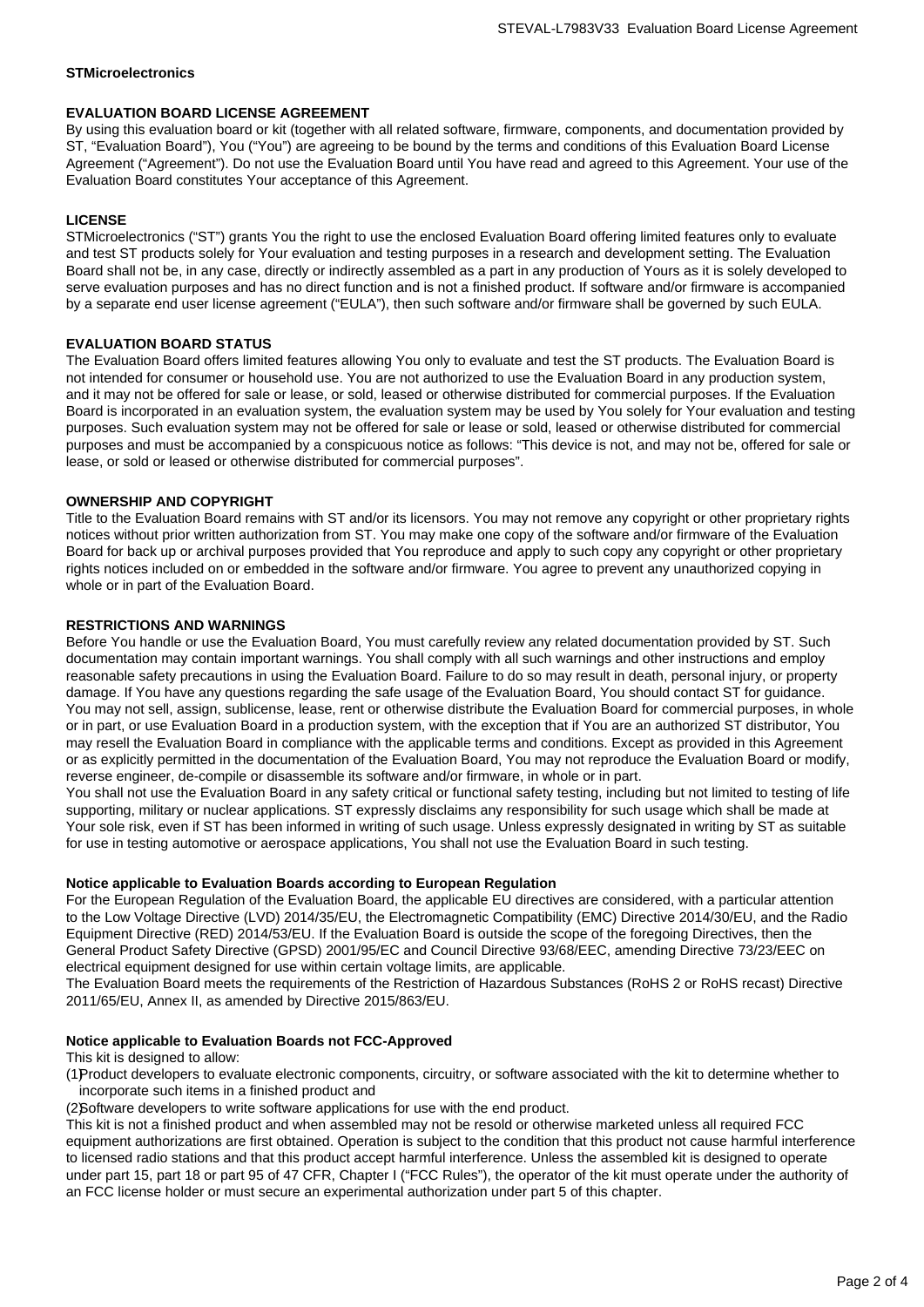# **For Evaluation Boards annotated as FEDERAL COMMUNICATIONS COMMISSION (FCC) Part 15 Compliant**

- **FCC Interference Statement for Class A Evaluation Boards:** This equipment has been tested and found to comply with the limits for a Class A digital device, pursuant to part 15 of the FCC Rules. These limits are designed to provide reasonable protection against harmful interference when the equipment is operated in a commercial environment. This equipment generates, uses, and can radiate radio frequency energy and, if not installed and used in accordance with the instruction manual, may cause harmful interference to radio communications. Operation of this equipment in a residential area is likely to cause harmful interference in which case the user will be required to correct the interference at his own expense.
- **FCC Interference Statement for Class B Evaluation Boards:** This equipment has been tested and found to comply with the limits for a Class B digital device, pursuant to part 15 of the FCC Rules. These limits are designed to provide reasonable protection against harmful interference in a residential installation. This equipment generates, uses and can radiate radio frequency energy and, if not installed and used in accordance with the instructions, may cause harmful interference to radio communications. However, there is no guarantee that interference will not occur in a particular installation. If this equipment does cause harmful interference to radio or television reception, which can be determined by turning the equipment off and on, the user is encouraged to try to correct the interference by one or more of the following measures:
	- Reorient or relocate the receiving antenna.
	- Increase the separation between the equipment and receiver.
	- Connect the equipment to an outlet on a circuit different from that to which the receiver is connected.
	- Consult the dealer or an experienced radio/TV technician for help.
- This device complies with part 15 of the FCC Rules. Operation is subject to the following two conditions: (1) This device may not cause harmful interference, and (2) this device must accept any interference received, including interference that may cause undesired operation. Changes or modifications not expressly approved by the party responsible for compliance could void the user's authority to operate the equipment.

#### **WARRANTY**

ST WARRANTS THAT IT HAS THE RIGHT TO PROVIDE THE EVALUATION BOARD TO YOU. THIS WARRANTY IS PROVIDED BY ST IN LIEU OF ALL OTHER WARRANTIES, WRITTEN OR ORAL, STATUTORY, EXPRESS OR IMPLIED, INCLUDING ANY WARRANTY AS TO MERCHANTABILITY, NON-INFRINGEMENT, FITNESS FOR ANY PARTICULAR PURPOSE, OR UNINTERRUPTED OR ERROR-FREE OPERATION, ALL OF WHICH ARE EXPRESSLY DISCLAIMED. THE EVALUATION BOARD IS PROVIDED "AS IS".

YOU WARRANT TO ST THAT YOU WILL ENSURE THE EVALUATION BOARD IS USED ONLY BY ELECTRONICS EXPERTS WHO UNDERSTAND THE DANGERS OF HANDLING AND USING SUCH ITEMS, YOU ASSUME ALL RESPONSIBILITY AND LIABILITY FOR ANY IMPROPER OR UNSAFE HANDLING OR USE OF THE EVALUATION BOARD BY YOU, YOUR EMPLOYEES, AFFILIATES, CONTRACTORS, AND DESIGNEES.

#### **LIMITATION OF LIABILITIES**

IN NO EVENT SHALL ST BE LIABLE TO YOU, WHETHER IN CONTRACT, TORT (INCLUDING NEGLIGENCE), STRICT LIABILITY, OR ANY OTHER LEGAL THEORY, FOR ANY INDIRECT, SPECIAL, CONSEQUENTIAL, INCIDENTAL, PUNITIVE, OR EXEMPLARY DAMAGES WITH RESPECT TO ANY MATTERS RELATING TO THIS AGREEMENT, REGARDLESS OF WHETHER ST HAS BEEN ADVISED OF THE POSSIBILITY OF THE SAME. IN NO EVENT SHALL ST'S LIABILITY ARISING OUT OF THIS AGREEMENT IN THE AGGREGATE EXCEED THE AMOUNT PAID BY YOU UNDER THIS AGREEMENT FOR THE PURCHASE OF THE EVALUATION BOARD, OR TEN UNITED STATES DOLLARS (\$10.00) IF NO PURCHASE PRICE WAS PAID.

# **INDEMNIFICATION**

You shall, at Your expense, defend ST and its Affiliates against a claim or action brought by a third party for infringement or misappropriation of any patent, copyright, trade secret or other intellectual property right of a third party to the extent resulting from (1) Your combination of the Evaluation Board with any other component, system, software, or firmware, (2) Your modification of the Evaluation Board, or (3) Your use of the Evaluation Board in a manner not permitted under this Agreement. You shall indemnify ST and its Affiliates against and pay any resulting costs and damages finally awarded against ST or its Affiliates or agreed to in any settlement, provided that You have sole control of the defense and settlement of the claim or action, and ST cooperates in the defense and furnishes all related evidence under its control at Your expense. ST will be entitled to participate in the defense of such claim or action and to employ counsel at its own expense. "Affiliates" means any corporation or other entity directly or indirectly controlled by, controlling or under common control with the entity in question, for so long as such ownership exists. "Control" means the direct or indirect beneficial ownership of more than fifty (50%) percent of the stock or other equity interests entitled to vote for the election of directors or an equivalent governing body. Any such corporation or other legal entity shall be deemed to be an Affiliate of such Party only as long as such Control

# **TERMINATION**

exists.

ST may terminate this Agreement without notice if You breach this Agreement. Upon termination, You shall immediately destroy or return all copies of the software, firmware, and documentation of the Evaluation Board to ST and certify in writing to ST that You have done so.

#### **APPLICABLE LAW AND JURISDICTION**

This Agreement shall be governed, construed and enforced in accordance with the laws of Switzerland, without regard to its conflict of laws rules. The UN Convention on Contracts for the International Sale of Goods shall not apply to this Agreement. In case of dispute and in the absence of an amicable settlement, the only competent jurisdiction shall be the Courts of Geneva, Switzerland. Any breach of this Agreement by You may result in irreparable damage to ST for which ST will not have an